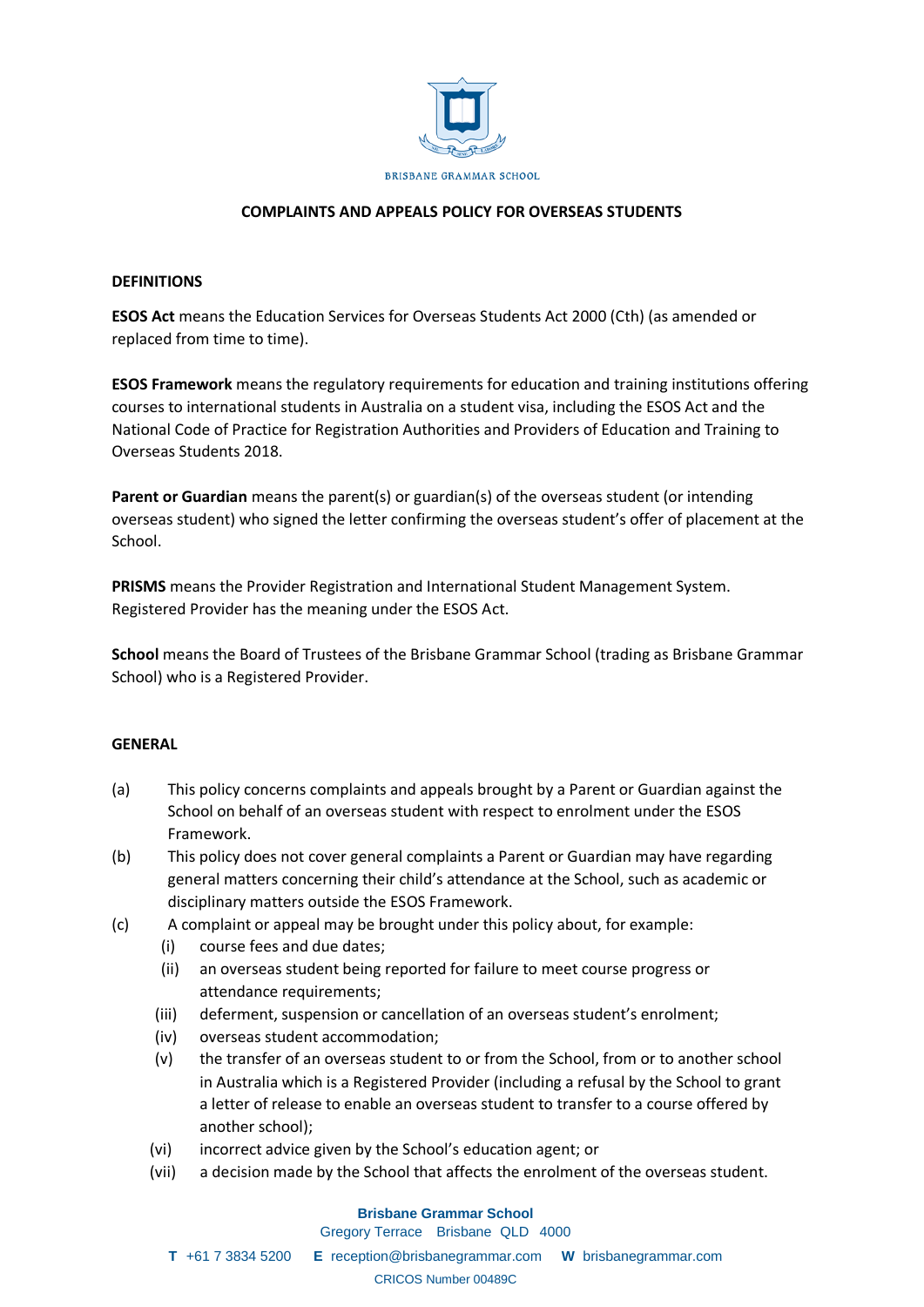

- (a) Where an overseas student has received notice from the School that it intends to report the student for unsatisfactory course attendance, unsatisfactory course progress or suspension or cancellation of enrolment, the Parent or Guardian has 20 working days in which to access the School's internal complaints and appeals process under this policy.
- (b) A complaint or appeal cannot be made under this policy about a refund that is governed by the ESOS Act.
- (c) If a Parent or Guardian chooses to access the internal complaint or appeals process under this policy:
	- (i) the School will maintain the enrolment of the overseas student while the process is ongoing (this means the School will not notify the Department of Education and Training (DET) via PRISMS of any change to the student's enrolment status); and
	- (ii) the overseas student is required to maintain enrolment and attendance at all classes as normal. The Deputy Headmaster – Students will determine if participation in studies will be in class or under a supervised arrangement outside of classes.

For external complaints and appeals, it depends on the type of appeal, as follows:

- (i) If the complaint or appeal is against the School's decision to report the student for unsatisfactory course progress or attendance, the School must maintain the student's enrolment until the external process under this policy (with the Overseas Student Ombudsman) is complete and has supported the School's decision; or
- (ii) If the complaint or appeal is against the School's decision to defer or suspend a student's enrolment due to misbehaviour or to cancel the student's enrolment, then the School is not required to await the outcome of the external process under this policy (with the Overseas Student Ombudsman) before notifying DET via PRISMS of its decision.
- (d) A Parent or Guardian may be accompanied and assisted by a support person at any meetings with the School as part of a complaints or appeal process.
- (e) Nothing in this policy prevents a Parent or Guardian from taking action under Australia's consumer protection laws.

## **INTERNAL COMPLAINTS AND APPEALS PROCESSES**

#### **Informal complaints or appeals**

- (a) As a first step, an attempt should be made to resolve any complaint or appeal informally (for example, through discussions with the student and Parent or Guardian).
- (b) A complaint or appeal should initially be reported to the International Contact Officer (Director of Enrolments). (**Informal Complaint or Appeal**).
- (c) The International Contact Officer (Director of Enrolments) may handle the Informal Complaint or Appeal personally, or may refer the Informal Complaint or Appeal to another staff member if he/she believes it is appropriate for that staff member to handle the concern.

#### **Brisbane Grammar School**

Gregory Terrace Brisbane QLD 4000